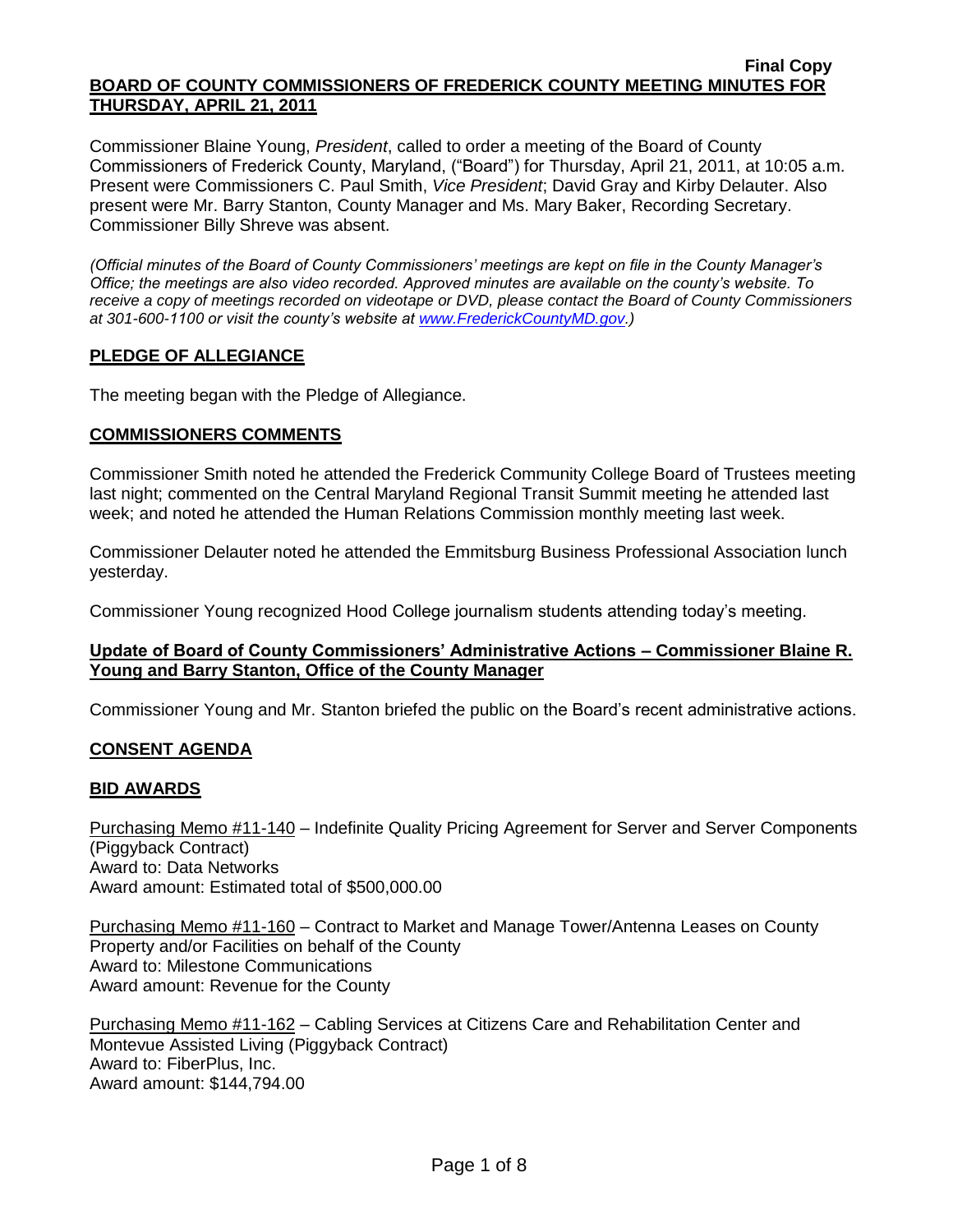#### **BUDGET TRANSFER**

#BT-11-143 - Housing, Citizens Services Division

#### **BOARD OF EDUCATION SCHOOL CONSTRUCTION AMENDMENT**

#### #11-05 and BT-11-142

Commissioner Smith moved approval of the consent agenda as presented. Commissioner Delauter seconded the motion that passed 4-0 with Commissioner Shreve absent.

#### **ADMINISTRATIVE BUSINESS**

#### **Bid Award – Purchasing Memo #11-163, Cabling and Supplies for Citizens Care and Rehabilitation Center and Montevue Assisted Living - Hal Good, Finance Division**

Mr. Bruce Johnson, Finance Division, presented the proposed purchasing memo.

Commissioner Smith moved approval of Purchasing Memo #11-163 as presented. Commissioner Gray seconded the motion that passed 4-0 with Commissioner Shreve absent.

#### **On-Farm Food Waste Composting and Food Waste Digestion Activities in the Agriculture Zoning District – Hilari Varnadore, Community Development Division**

Ms. Varnadore presented the activities.

Commissioner Smith directed staff to move forward with the proposed activities and projects as presented including zoning and solid waste recommendations. Commissioner Delauter seconded the motion that passed 4-0 with Commissioner Shreve absent.

### **National Pollution Discharge Elimination System (NPDES) MS4 Permit Renewal – Shannon Moore, Community Development Division**

Ms. Moore presented information regarding the permit renewal.

The Board recommended sending a letter to the delegation outlining concerns regarding the permit.

#### **Fibergate Right-of-Way Use Agreement – Crystal Chamberlain, Public Works Division**

Ms. Chamberlain presented the proposed right-of-way agreement.

Commissioner Delauter moved approval of the right-of-way as presented. Commissioner Smith seconded the motion that passed 4-0 with Commissioner Shreve absent.

#### **Catoctin Creek Park Addition Plat – Sue Barthol, Public Works Division**

Ms. Barthol presented the proposed addition plat.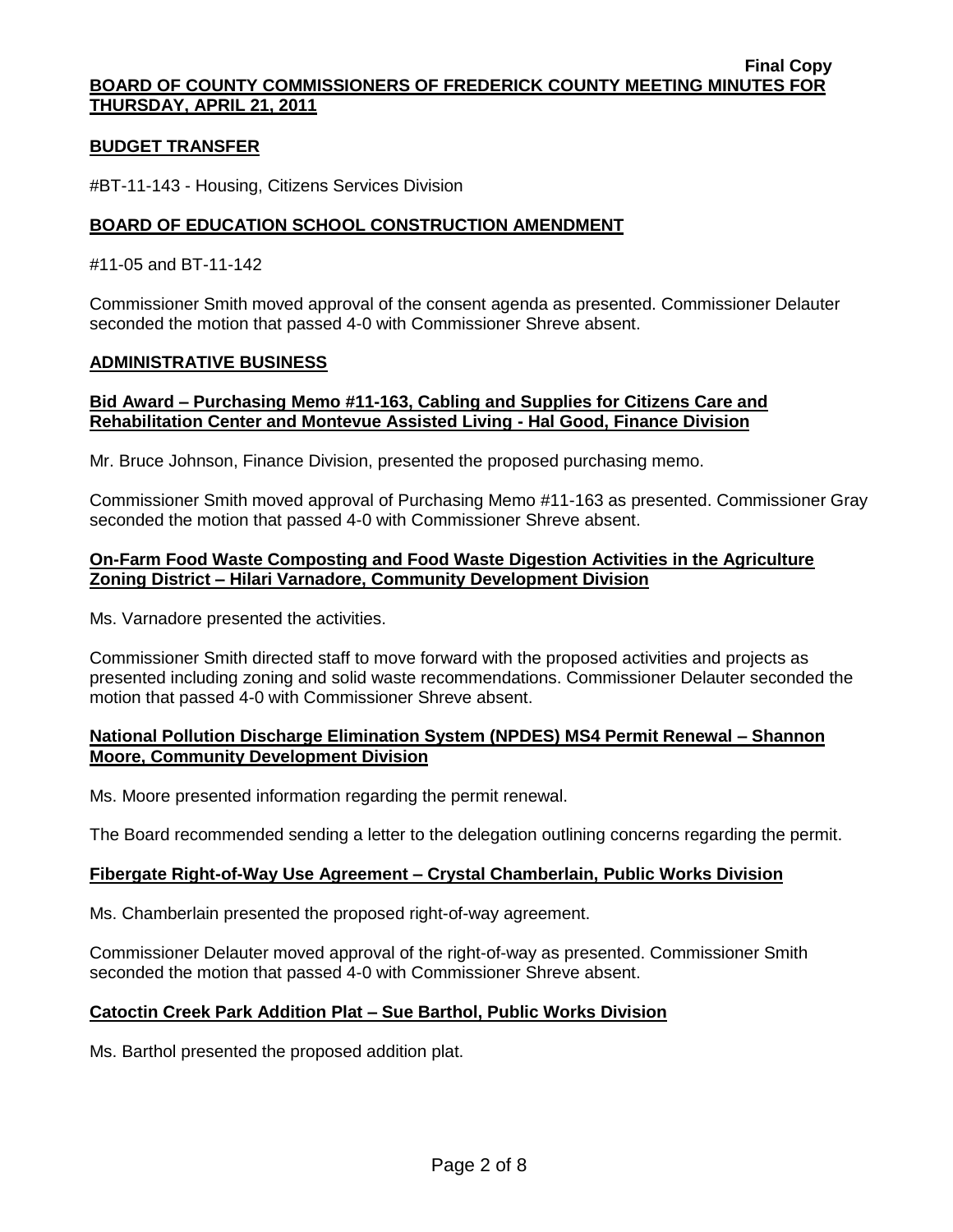Commissioner Gray moved approval of the addition plat and for Commissioner Young to affix his signature to the Owner's Certificate and Dedication on the two-sheet plat entitled *Catoctin Creek Park Board of County Commissioners Additions to Board of County Commissioners,* so the plat may be recorded in the county's land records. Commissioner Smith seconded the motion that passed 4-0 with Commissioner Shreve absent.

#### **Proposed Downtown Hotel and Conference Center Memorandum of Understanding – Commissioner Blaine Young**

Commissioner Young presented the proposed memorandum of understanding (MOU).

Commissioner Smith moved approval of the MOU as presented. Commissioner Delauter seconded the motion that passed 4-0 with Commissioner Shreve absent.

### **WORKSESSION**

### **Critical Farms Program – Financial Hardship Policy (Continued from 1/25/11 and 2/10/11) – Anne Bradley, Community Development Division**

Ms. Bradley presented the proposed policy, noting staff's recommendation was not to pursue the development of a hardship policy within the program.

No action was taken on this item.

### **Proposed Employee Wage, Salary and Benefit Structure for Citizens Care and Rehabilitation Center (CCRC) and Montevue Assisted Living to Include Restructuring – Dr. Sonja Sperlich, Citizens Nursing Home Board of Trustees**

Ms. Sperlich, Ms. Nicole Bohrer, CCRC and Ms. Diane Grove, Montevue Assisted Living, presented the proposed wage, salary and benefit structure.

Public comment was taken from:

- Juanita Stoner
- Joan Moxley
- Sue Ferguson
- Bonita Fisher

Commissioner Smith moved approval of the restructuring of employee compensation and benefits and the recommended implementation of cost saving measures as presented, including taking certain items as required to public hearing. Commissioner Deluater seconded the motion that passed 4-0 with Commissioner Shreve absent.

### **COMMISSIONERS COMMENTS**

Commissioner Delauter questioned why the Transit Services Division gave free rides on Earth Day.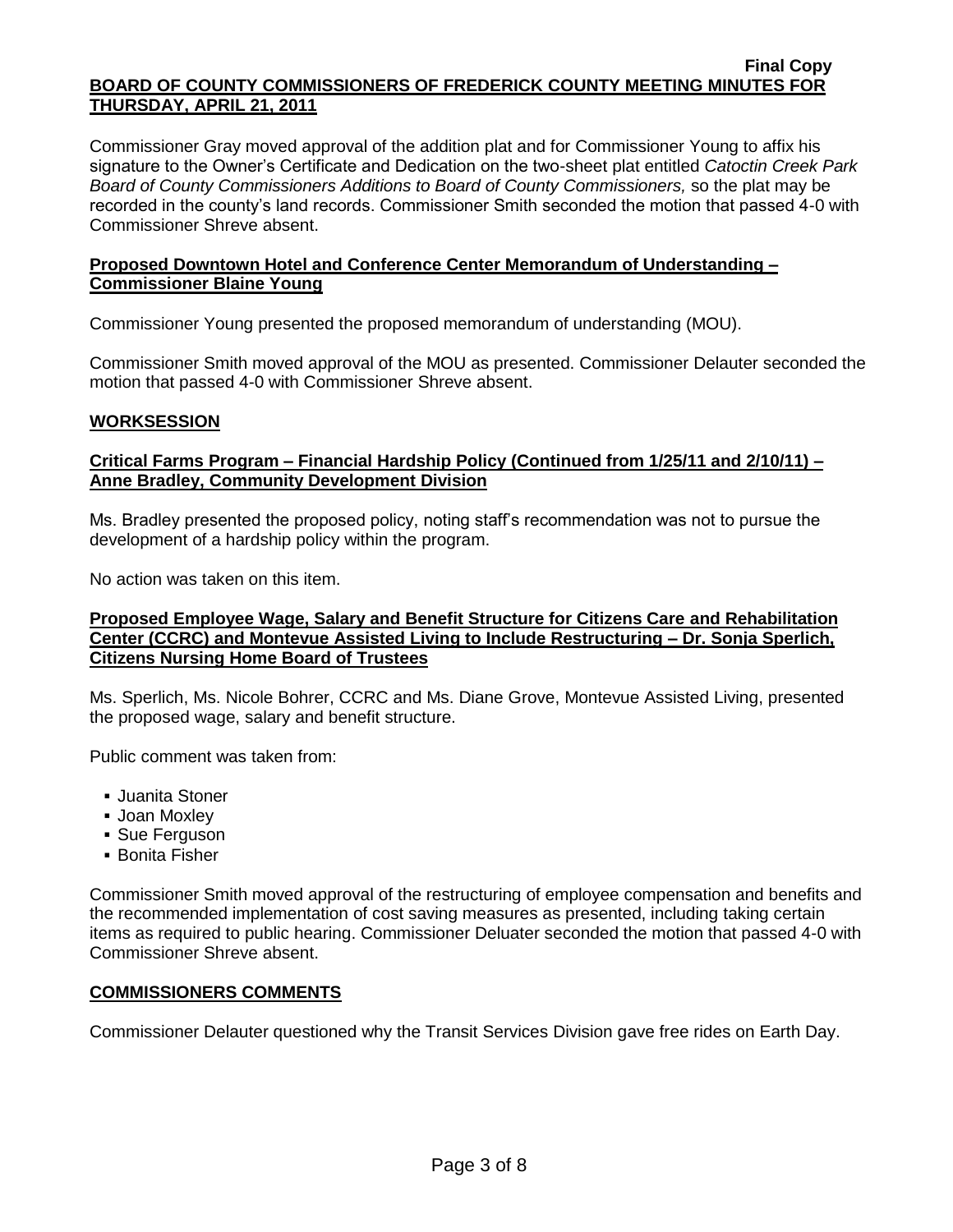### **PUBLIC COMMENTS (3 MINUTE PRESENTATION)**

None.

**QUESTIONS – PRESS**

None.

#### **CLOSED SESSION**

Commissioner Smith moved to proceed into closed session in accordance with Maryland Annotated Code State Government Article § 10-508(a) (1) To discuss: (i) The appointment, employment, assignment, promotion, discipline, demotion, compensation, removal, resignation, or performance evaluation of appointees, employees, or officials over whom it has jurisdiction; or (ii) Any other personnel matter that affects one or more specific individuals; and (3) To consider the acquisition of real property for a public purpose and matters directly related thereto. Commissioner Delauter seconded the motion that passed 4-0 with Commissioner Shreve absent.

### **ADJOURN**

The meeting adjourned at 12:50 p.m.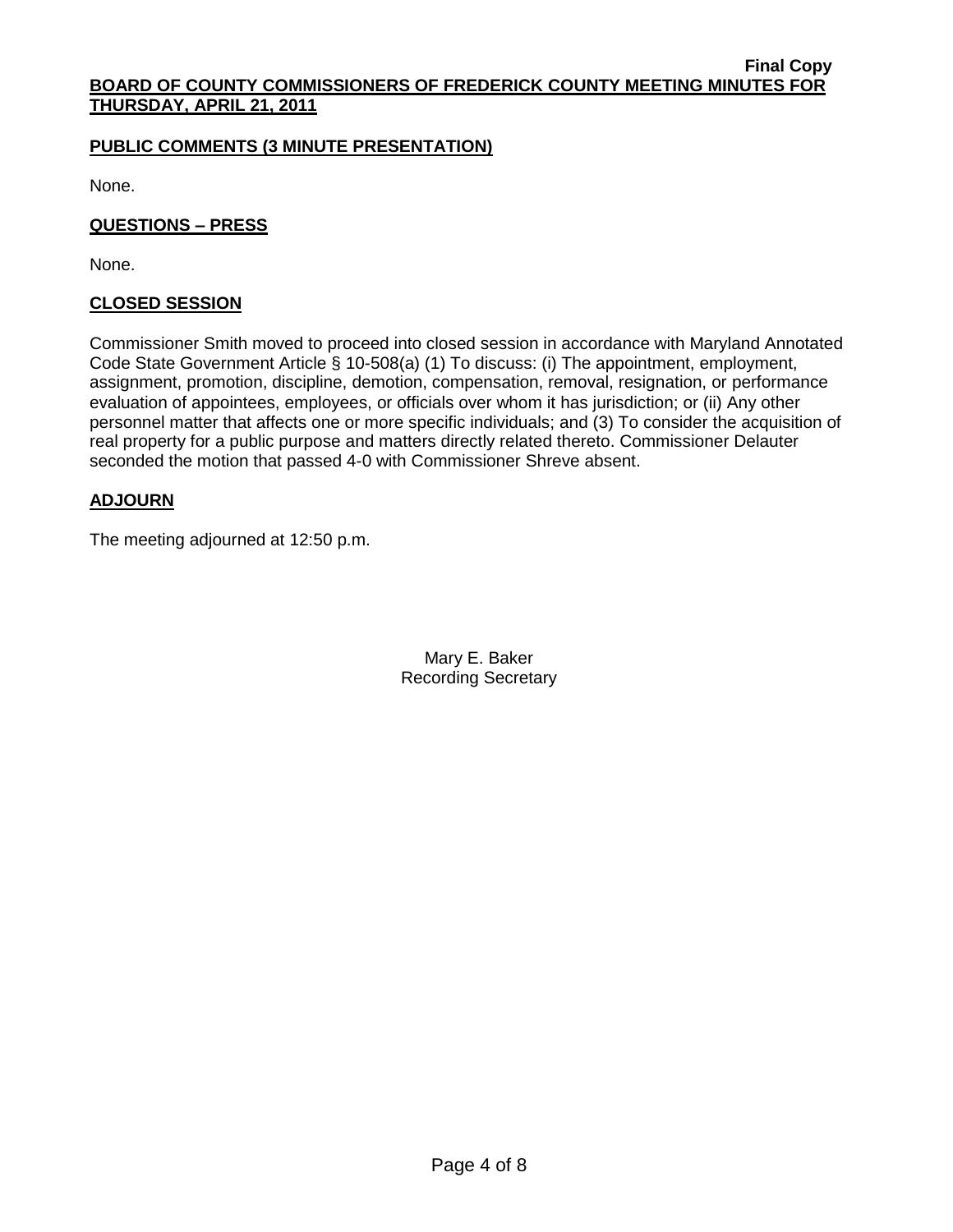## **FORM OF STATEMENT FOR CLOSING THE MEETING OF THURSDAY, APRIL 21, 2011**

# **STATUTORY AUTHORITY TO CLOSE SESSION**

# **State Government Article §10-508(a):**

(1) To discuss: (i) The appointment, employment, assignment, promotion, discipline, demotion, compensation, removal, resignation, or performance evaluation of appointees, employees, or officials over whom it has jurisdiction; or (ii) Any other personnel matter that affects one or more specific individuals.

## **Motion:**

Commissioner Smith moved to proceed into closed session in accordance with Maryland Annotated Code State Government Article § 10-508(a) (1) To discuss: (i) The appointment, employment, assignment, promotion, discipline, demotion, compensation, removal, resignation, or performance evaluation of appointees, employees, or officials over whom it has jurisdiction; or (ii) Any other personnel matter that affects one or more specific individuals; and (3) To consider the acquisition of real property for a public purpose and matters directly related thereto. Commissioner Delauter seconded the motion that passed 4-0 with Commissioner Shreve absent.

# **Time and Location:**

12:50 p.m. – Third Floor Meeting Room, Winchester Hall

# **Topic to be Discussed:**

To consider two (2) personnel appeals filed by individual county employees.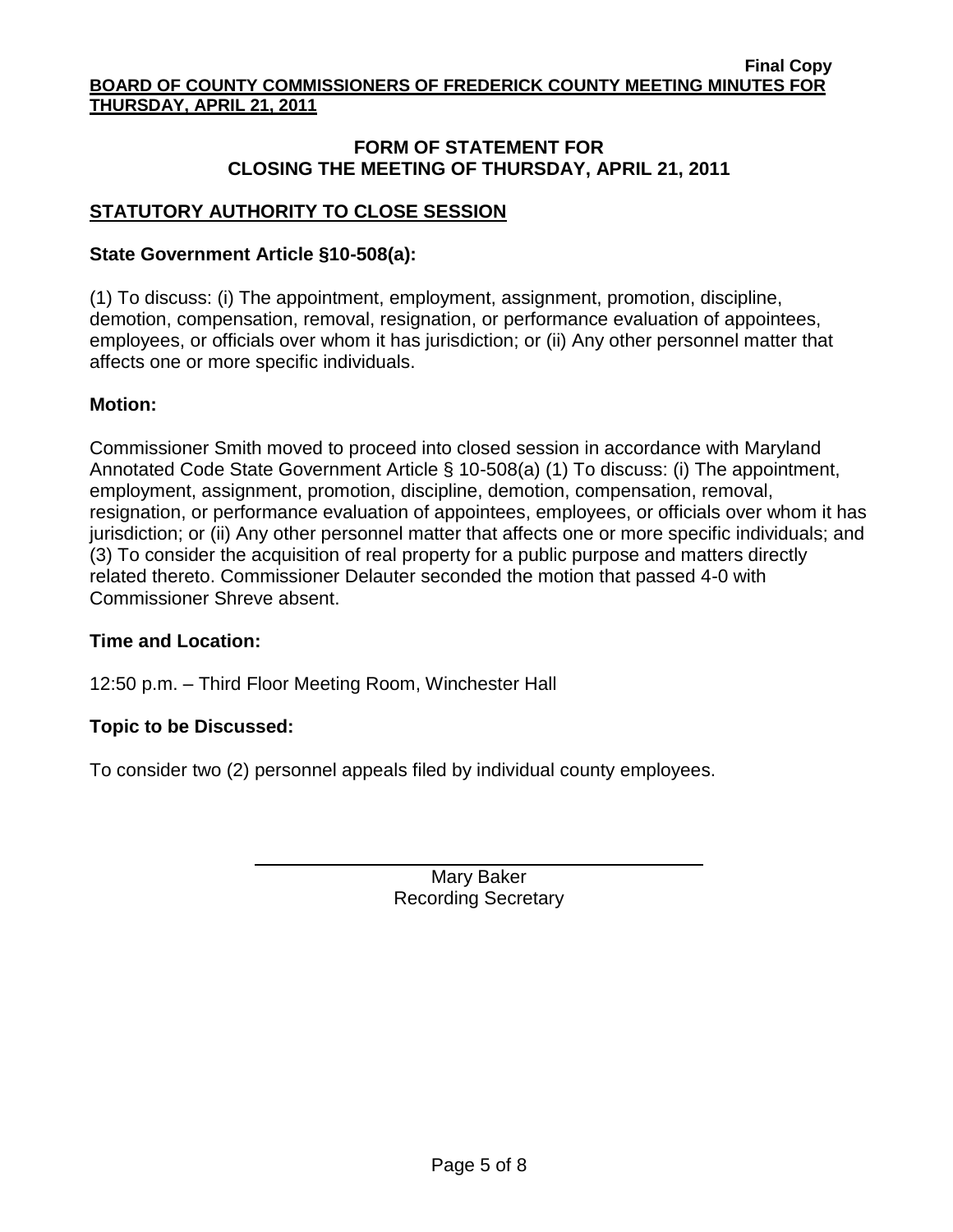## **FORM OF STATEMENT FOR CLOSING THE MEETING OF THURSDAY, APRIL 21, 2011**

# **STATUTORY AUTHORITY TO CLOSE SESSION**

# **State Government Article §10-508(a):**

(3) To consider the acquisition of real property for a public purpose and matters directly related thereto.

## **Motion:**

Commissioner Smith moved to proceed into closed session in accordance with Maryland Annotated Code State Government Article § 10-508(a) (1) To discuss: (i) The appointment, employment, assignment, promotion, discipline, demotion, compensation, removal, resignation, or performance evaluation of appointees, employees, or officials over whom it has jurisdiction; or (ii) Any other personnel matter that affects one or more specific individuals; and (3) To consider the acquisition of real property for a public purpose and matters directly related thereto. Commissioner Delauter seconded the motion that passed 4-0 with Commissioner Shreve absent.

# **Time and Location:**

12:50 p.m. – Third Floor Meeting Room, Winchester Hall

# **Topic to be Discussed:**

To discuss the acquisition of real property for parks purposes.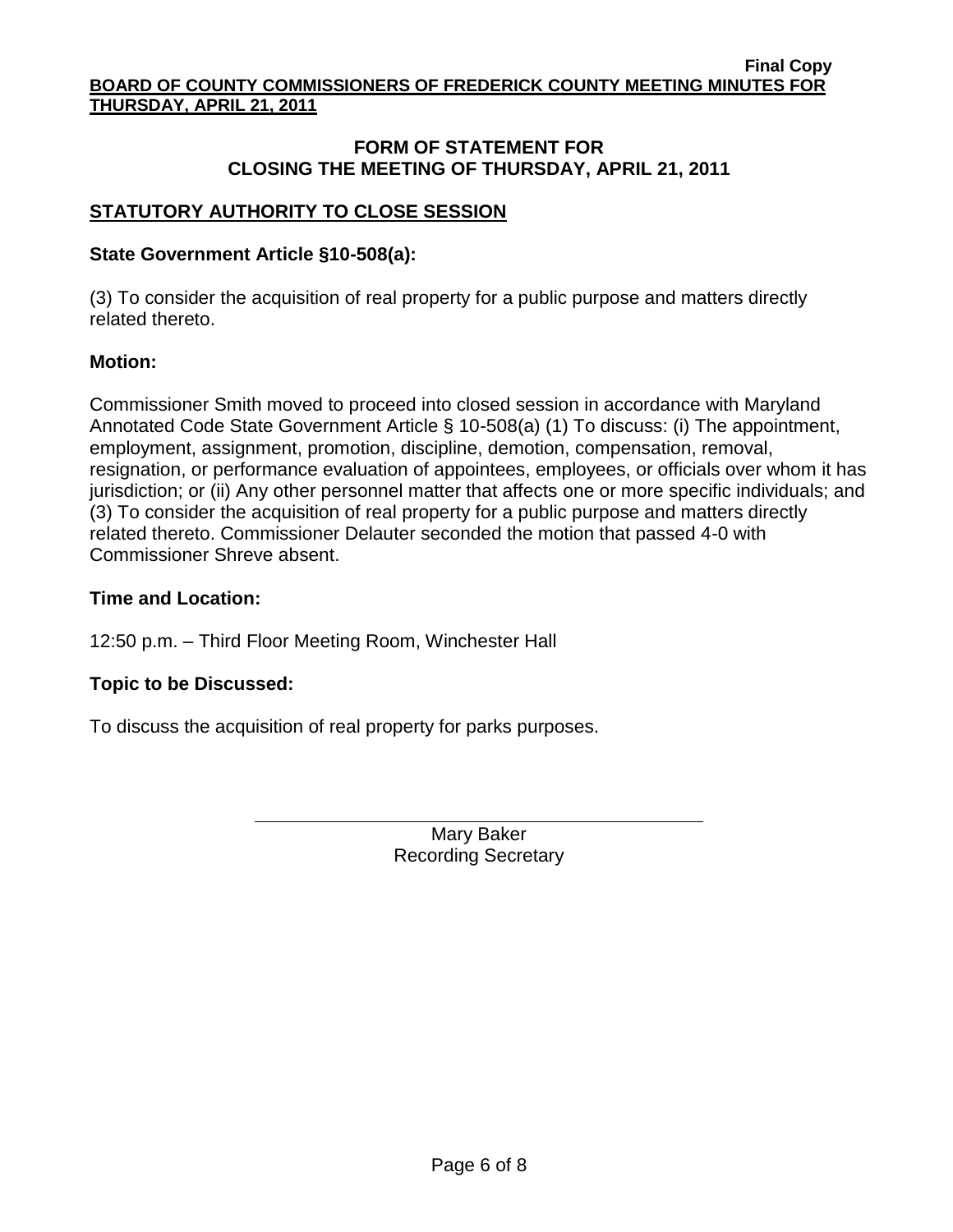# **FORM OF STATEMENT FOR MINUTES OF NEXT OPEN MEETING ON TUESDAY, APRIL 26, 2011, FOLLOWING THE CLOSED MEETING OF THURSDAY, APRIL 21, 2011**

# **STATUTORY AUTHORITY TO CLOSE SESSION**

## **State Government Article §10-508(a):**

(1) To discuss: (i) The appointment, employment, assignment, promotion, discipline, demotion, compensation, removal, resignation, or performance evaluation of appointees, employees, or officials over whom it has jurisdiction; or (ii) Any other personnel matter that affects one or more specific individuals.

# **Motion:**

Commissioner Smith moved to proceed into closed session in accordance with Maryland Annotated Code State Government Article § 10-508(a) (1) To discuss: (i) The appointment, employment, assignment, promotion, discipline, demotion, compensation, removal, resignation, or performance evaluation of appointees, employees, or officials over whom it has jurisdiction; or (ii) Any other personnel matter that affects one or more specific individuals; and (3) To consider the acquisition of real property for a public purpose and matters directly related thereto. Commissioner Delauter seconded the motion that passed 4-0 with Commissioner Shreve absent.

## **Time and Location:**

12:50 p.m. – Third Floor Meeting Room, Winchester Hall

## **Others in attendance:**

B. Stanton, J. Mathias, M. Chomel, K. Karpinski *(Karpinski, Colaresi & Karp, PA,* outside counsel) and M. Baker

# **Topic Discussed:**

To consider two (2) personnel appeals filed by individual county employees.

# **Action Taken:**

The Board provided direction to staff.